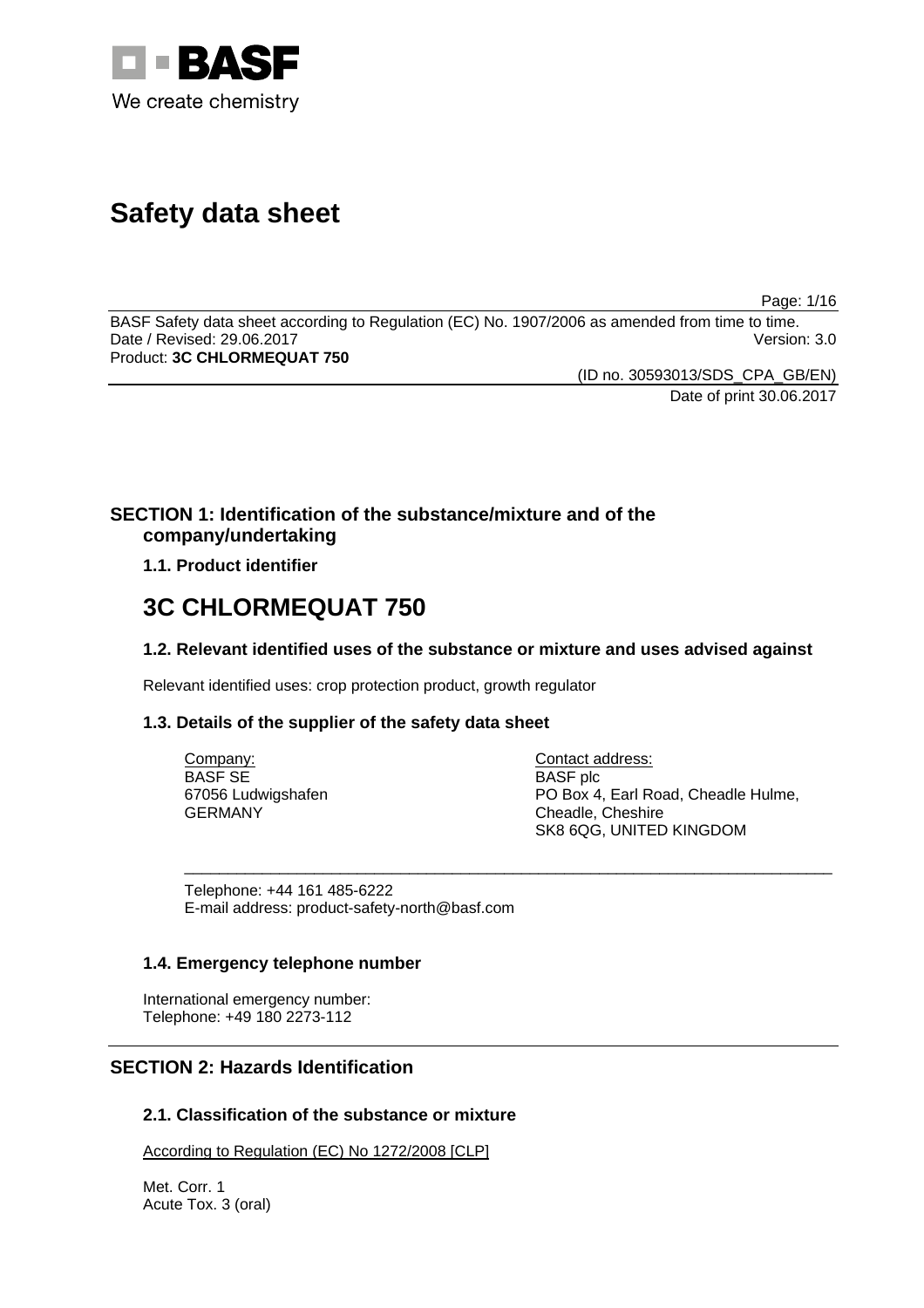Page: 2/16

BASF Safety data sheet according to Regulation (EC) No. 1907/2006 as amended from time to time. Date / Revised: 29.06.2017 Version: 3.0 Product: **3C CHLORMEQUAT 750** 

(ID no. 30593013/SDS\_CPA\_GB/EN)

Date of print 30.06.2017

Acute Tox. 4 (dermal) Aquatic Chronic 3

H312, H301, H290, H412, EUH401

For the classifications not written out in full in this section the full text can be found in section 16.

# **2.2. Label elements**

Globally Harmonized System (GHS) in accordance with UK regulations.



Signal Word: Danger

| Hazard Statement:<br>H312<br>H301<br>H290<br>H412<br>EUH401 | Harmful in contact with skin.<br>Toxic if swallowed.<br>May be corrosive to metals.<br>Harmful to aquatic life with long lasting effects.<br>To avoid risks to human health and the environment, comply with the<br>instructions for use. |
|-------------------------------------------------------------|-------------------------------------------------------------------------------------------------------------------------------------------------------------------------------------------------------------------------------------------|
| <b>Precautionary Statement:</b>                             |                                                                                                                                                                                                                                           |
| P101                                                        | If medical advice is needed, have product container or label at hand.                                                                                                                                                                     |
| P102                                                        | Keep out of reach of children.                                                                                                                                                                                                            |
| P103                                                        | Read label before use.                                                                                                                                                                                                                    |
| <b>Precautionary Statements (Prevention):</b>               |                                                                                                                                                                                                                                           |
| P234                                                        | Keep only in original packaging.                                                                                                                                                                                                          |
| P264                                                        | Wash contaminated body parts thoroughly after handling.                                                                                                                                                                                   |
| P280                                                        | Wear protective gloves/clothing.                                                                                                                                                                                                          |
| Precautionary Statements (Response):                        |                                                                                                                                                                                                                                           |
| P312                                                        | Call a POISON CENTER or doctor/physician if you feel unwell.                                                                                                                                                                              |
| P301 + P310                                                 | IF SWALLOWED: Immediately call a POISON CENTER or<br>doctor/physician.                                                                                                                                                                    |
| P303 + P352                                                 | IF ON SKIN (or hair): Wash with plenty of soap and water.                                                                                                                                                                                 |
| P330                                                        | Rinse mouth.                                                                                                                                                                                                                              |
| P361                                                        | Take off immediately all contaminated clothing.                                                                                                                                                                                           |
| P363                                                        | Wash contaminated clothing before reuse.                                                                                                                                                                                                  |
| P390                                                        | Absorb spillage to prevent material damage.                                                                                                                                                                                               |
|                                                             |                                                                                                                                                                                                                                           |

Precautionary Statements (Storage):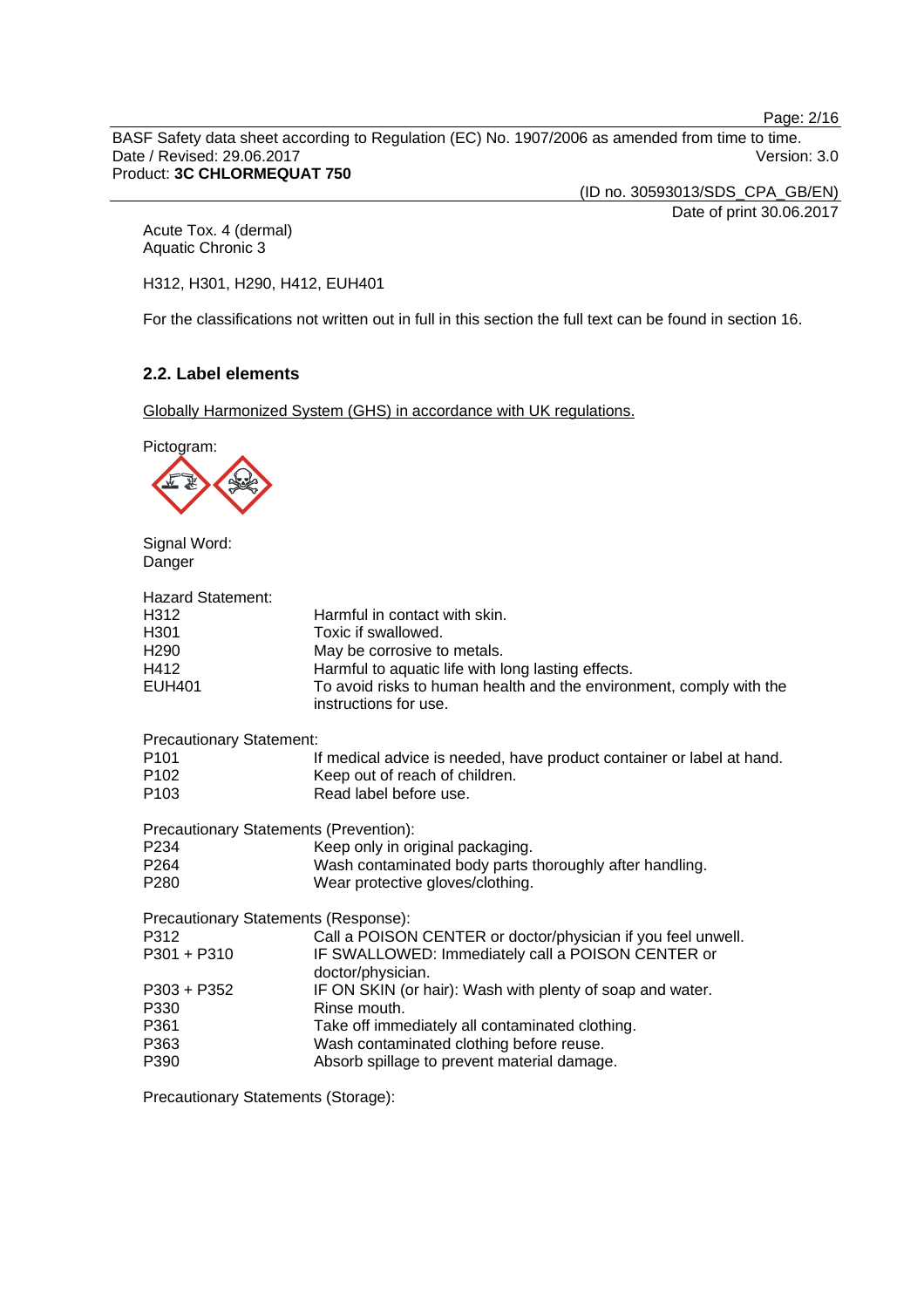Page: 3/16

BASF Safety data sheet according to Regulation (EC) No. 1907/2006 as amended from time to time. Date / Revised: 29.06.2017 Version: 3.0 Product: **3C CHLORMEQUAT 750** 

(ID no. 30593013/SDS\_CPA\_GB/EN)

Date of print 30.06.2017

P405 Store locked up.

Precautionary Statements (Disposal):

P501 Dispose of contents/container to a licensed hazardous-waste disposal contractor or collection site except for empty clean containers which can be disposed of as non-hazardous waste.

Labeling of special preparations (GHS): Only for professional users.

According to Regulation (EC) No 1272/2008 [CLP]

Hazard determining component(s) for labelling: CHLORMEQUAT CHLORIDE

### **2.3. Other hazards**

According to Regulation (EC) No 1272/2008 [CLP]

See section 12 - Results of PBT and vPvB assessment.

If applicable information is provided in this section on other hazards which do not result in classification but which may contribute to the overall hazards of the substance or mixture.

# **SECTION 3: Composition/Information on Ingredients**

### **3.1. Substances**

Not applicable

### **3.2. Mixtures**

#### Chemical nature

crop protection product, growth regulator, Soluble concentrate (SL)

Hazardous ingredients (GHS) according to Regulation (EC) No. 1272/2008

chlormequat chloride (ISO); 2-chloroethyltrimethylammonium chloride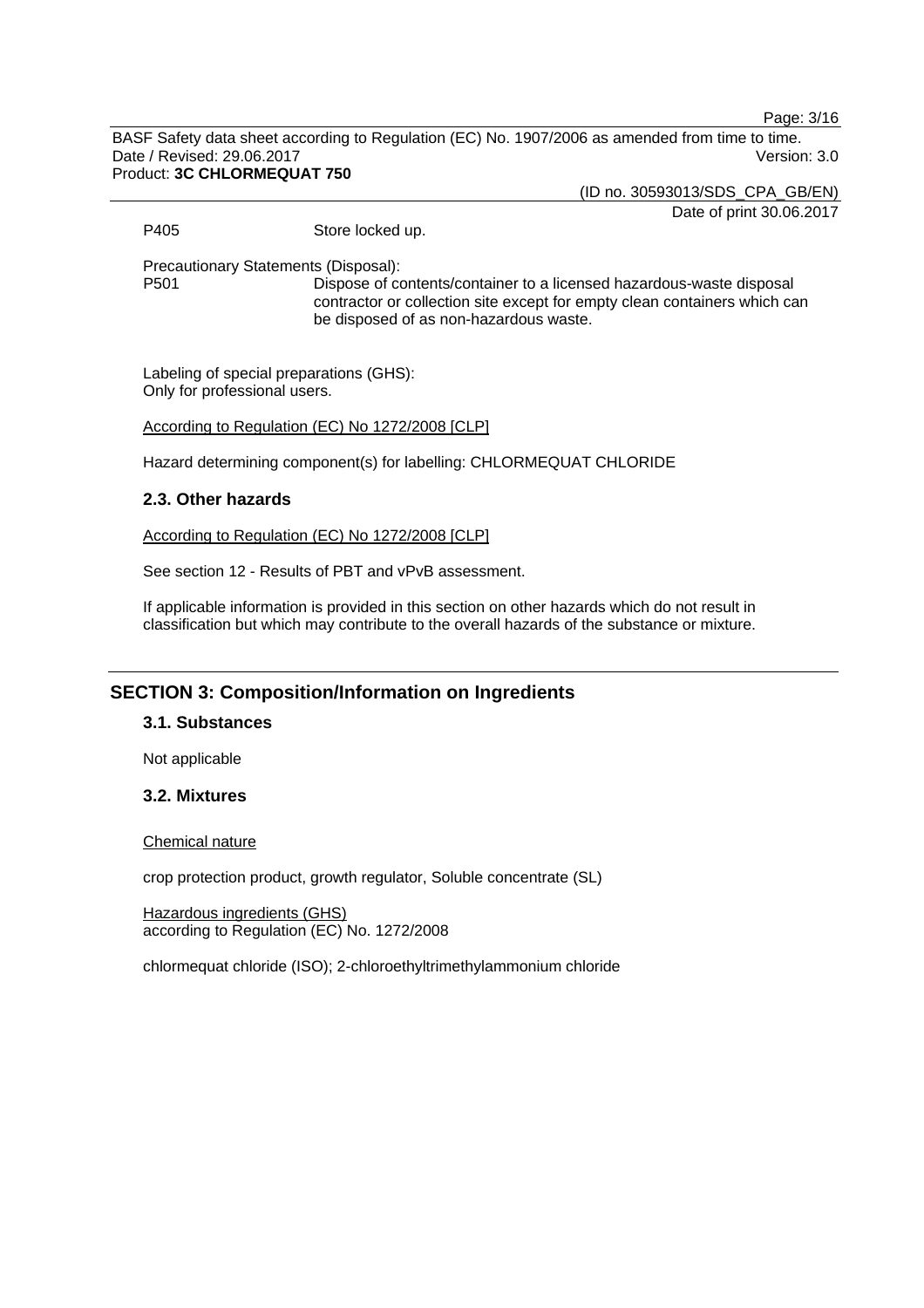Page: 4/16

BASF Safety data sheet according to Regulation (EC) No. 1907/2006 as amended from time to time. Date / Revised: 29.06.2017 Version: 3.0 Product: **3C CHLORMEQUAT 750** 

(ID no. 30593013/SDS\_CPA\_GB/EN)

Date of print 30.06.2017

|                            | $54.6$ or print co.co. $\epsilon$             |
|----------------------------|-----------------------------------------------|
| Content (W/W): 65.8 %      | Acute Tox. 4 (oral)                           |
| CAS Number: 999-81-5       | Acute Tox. 4 (dermal)                         |
| EC-Number: 213-666-4       | <b>Aquatic Chronic 3</b>                      |
| INDEX-Number: 007-003-00-6 | H302, H312, H412                              |
|                            |                                               |
|                            | Differing classification according to current |

knowledge and the criteria given in Annex I of Regulation (EC) No. 1272/2008 Acute Tox. 3 (oral) Acute Tox. 4 (dermal) Aquatic Chronic 3

For the classifications not written out in full in this section, including the hazard classes and the hazard statements, the full text is listed in section 16.

# **SECTION 4: First-Aid Measures**

### **4.1. Description of first aid measures**

Show container, label and/or safety data sheet to physician.

First aid personnel should pay attention to their own safety. If the patient is likely to become unconscious, place and transport in stable sideways position (recovery position). Immediately remove contaminated clothing.

If inhaled:

Keep patient calm, remove to fresh air, seek medical attention.

On skin contact: Immediately wash thoroughly with soap and water, seek medical attention.

On contact with eyes: Wash affected eyes for at least 15 minutes under running water with eyelids held open.

On ingestion: Immediately rinse mouth and then drink 200-300 ml of water, seek medical attention.

### **4.2. Most important symptoms and effects, both acute and delayed**

Symptoms: The most important known symptoms and effects are described in the labelling (see section 2) and/or in section 11., Further important symptoms and effects are so far not known.

### **4.3. Indication of any immediate medical attention and special treatment needed**

Treatment: Treat according to symptoms (decontamination, vital functions), no known specific antidote.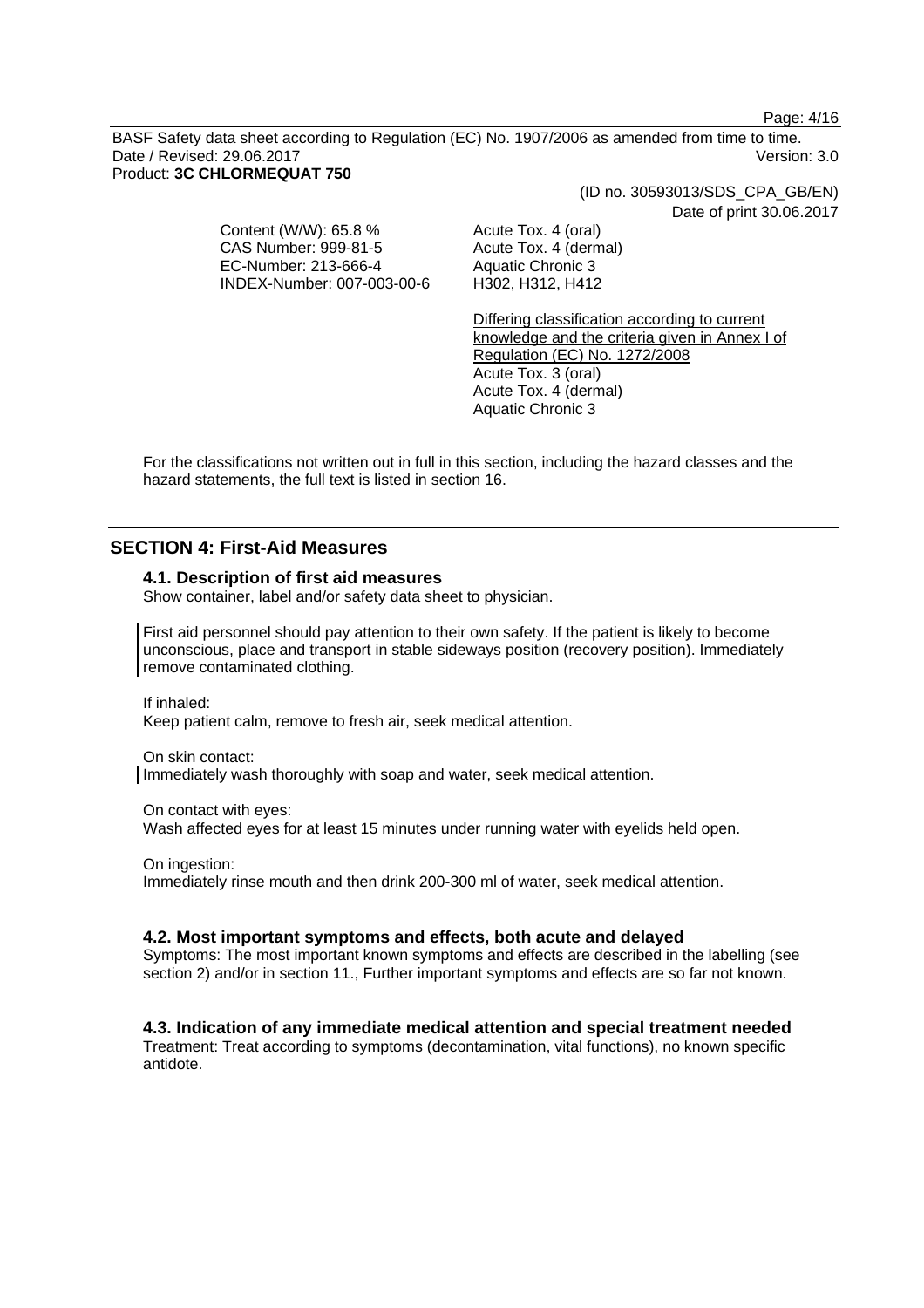Page: 5/16

BASF Safety data sheet according to Regulation (EC) No. 1907/2006 as amended from time to time. Date / Revised: 29.06.2017 Version: 3.0 Product: **3C CHLORMEQUAT 750** 

(ID no. 30593013/SDS\_CPA\_GB/EN)

Date of print 30.06.2017

# **SECTION 5: Fire-Fighting Measures**

### **5.1. Extinguishing media**

Suitable extinguishing media: water spray, foam, dry powder, carbon dioxide

Unsuitable extinguishing media for safety reasons: water jet

### **5.2. Special hazards arising from the substance or mixture**

carbon monoxide, Carbon dioxide, Hydrogen chloride, organochloric compounds The substances/groups of substances mentioned can be released in case of fire.

# **5.3. Advice for fire-fighters**

Special protective equipment: Wear self-contained breathing apparatus and chemical-protective clothing.

Further information:

Collect contaminated extinguishing water separately, do not allow to reach sewage or effluent systems. Dispose of fire debris and contaminated extinguishing water in accordance with official regulations. In case of fire and/or explosion do not breathe fumes. Keep containers cool by spraying with water if exposed to fire.

### **SECTION 6: Accidental Release Measures**

### **6.1. Personal precautions, protective equipment and emergency procedures**

Do not breathe vapour/spray. Use personal protective clothing. Avoid contact with the skin, eyes and clothing.

### **6.2. Environmental precautions**

Do not discharge into drains/surface waters/groundwater. Do not discharge into the subsoil/soil.

Do not allow contamination of public drains or surface or ground waters. Inform local water plc if spillage enters drains and the Environment Agency (England & Wales), the Scottish Environmental Protection Agency (Scotland), or the Environment and Heritage Service (Northern Ireland) if it enters surface or ground waters. Keep people and animals away.

### **6.3. Methods and material for containment and cleaning up**

For small amounts: Pick up with suitable absorbent material (e.g. sand, sawdust, general-purpose binder, kieselguhr).

For large amounts: Dike spillage. Pump off product.

Dispose of absorbed material in accordance with regulations. Collect waste in suitable containers, which can be labeled and sealed. Clean contaminated floors and objects thoroughly with water and detergents, observing environmental regulations. Wear suitable protective equipment.

### **6.4. Reference to other sections**

Information regarding exposure controls/personal protection and disposal considerations can be found in section 8 and 13.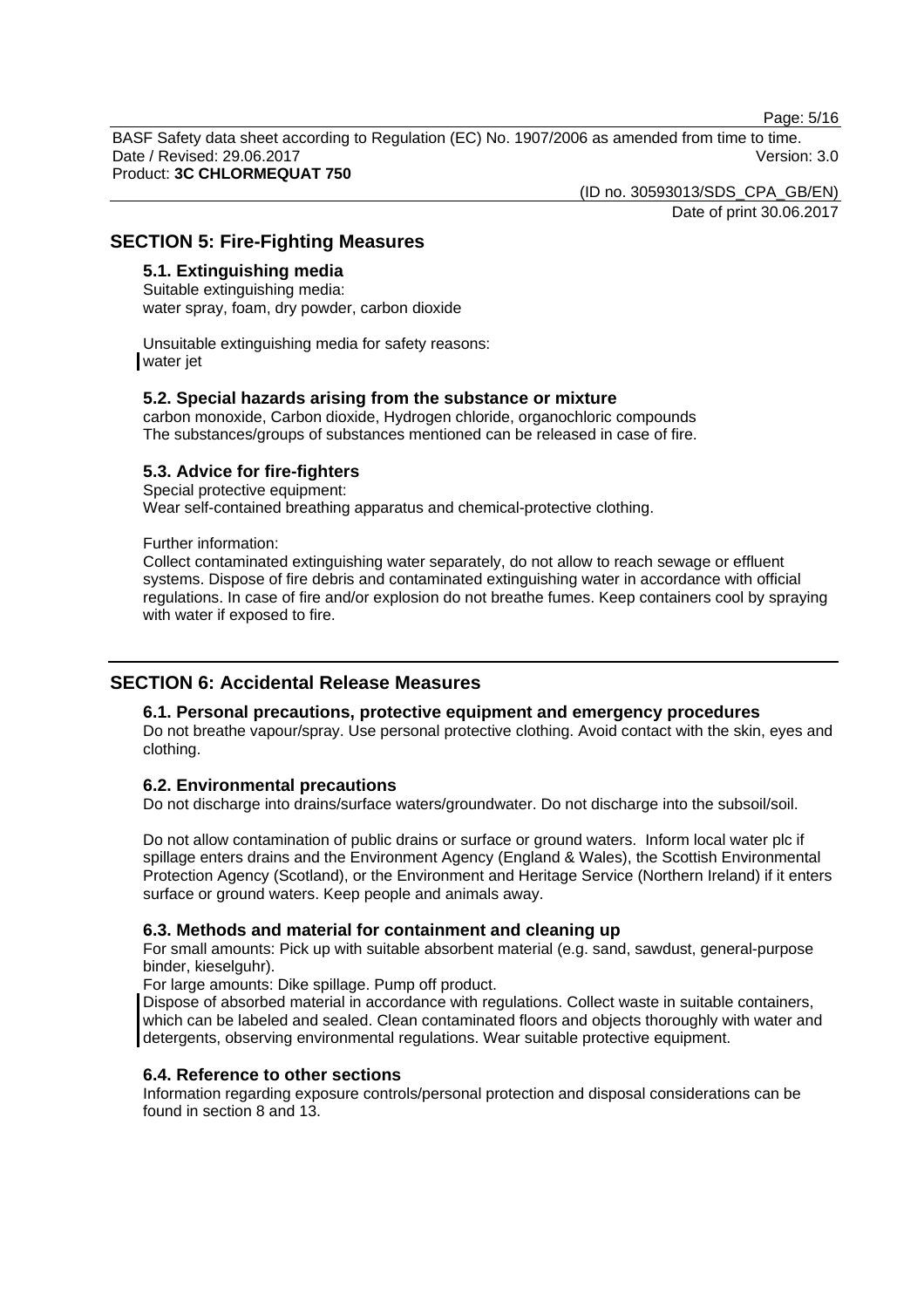Page: 6/16

BASF Safety data sheet according to Regulation (EC) No. 1907/2006 as amended from time to time. Date / Revised: 29.06.2017 Version: 3.0

Product: **3C CHLORMEQUAT 750** 

(ID no. 30593013/SDS\_CPA\_GB/EN) Date of print 30.06.2017

# **SECTION 7: Handling and Storage**

### **7.1. Precautions for safe handling**

No special measures necessary if stored and handled correctly. Ensure thorough ventilation of stores and work areas. When using do not eat, drink or smoke. Hands and/or face should be washed before breaks and at the end of the shift. Remove contaminated clothing and protective equipment before entering eating areas.

Protection against fire and explosion: No special precautions necessary. The substance/product is non-combustible. Product is not explosive.

# **7.2. Conditions for safe storage, including any incompatibilities**

Segregate from foods and animal feeds. Further information on storage conditions: Keep away from heat. Protect from direct sunlight.

Protect from temperatures below: -10 °C

Changes in the properties of the product may occur if substance/product is stored below indicated temperature for extended periods of time.

Protect from temperatures above: 40 °C

Changes in the properties of the product may occur if substance/product is stored above indicated temperature for extended periods of time.

### **7.3. Specific end use(s)**

For the relevant identified use(s) listed in Section 1 the advice mentioned in this section 7 is to be observed.

# **SECTION 8: Exposure Controls/Personal Protection**

### **8.1. Control parameters**

Components with occupational exposure limits

No occupational exposure limits known.

Refer to the current edition of HSE Guidance Note EH40 Occupational Exposure Limits (United Kingdom). For normal use and handling refer to the product label/leaflet.

### **8.2. Exposure controls**

Personal protective equipment

Respiratory protection:

Suitable respiratory protection for higher concentrations or long-term effect: Combination filter for gases/vapours of organic, inorganic, acid inorganic and alkaline compounds (e.g. EN 14387 Type ABEK). (Combination filter EN 14387 ABEK)

Hand protection: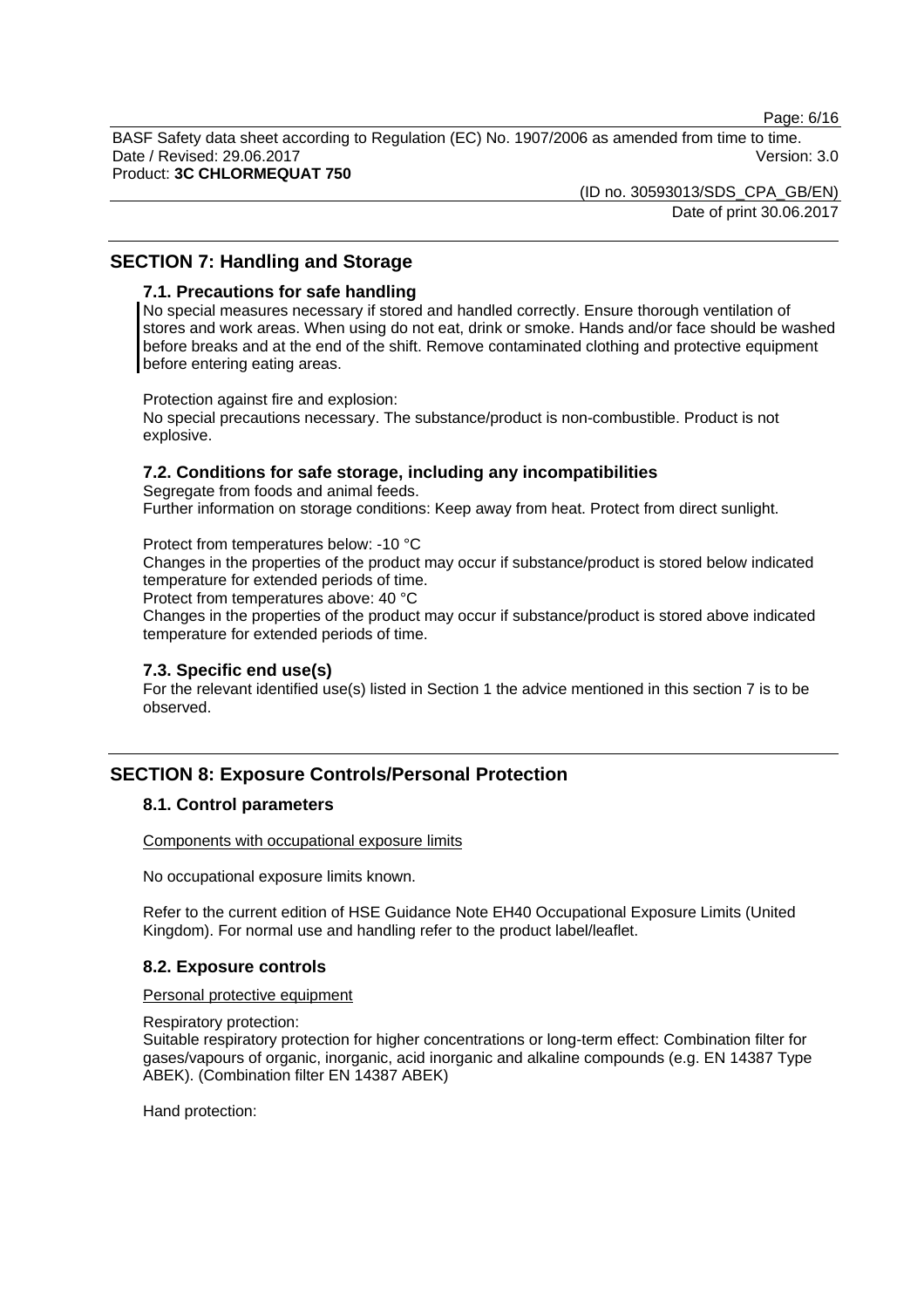Page: 7/16

BASF Safety data sheet according to Regulation (EC) No. 1907/2006 as amended from time to time. Date / Revised: 29.06.2017 Version: 3.0 Product: **3C CHLORMEQUAT 750** 

(ID no. 30593013/SDS\_CPA\_GB/EN)

Date of print 30.06.2017

Suitable chemical resistant safety gloves (EN 374) also with prolonged, direct contact (Recommended: Protective index 6, corresponding > 480 minutes of permeation time according to EN 374): E.g. nitrile rubber (0.4 mm), chloroprene rubber (0.5 mm), butyl rubber (0.7 mm) etc.

#### Eye protection:

Safety glasses with side-shields (frame goggles) (e.g. EN 166)

#### Body protection:

Body protection must be chosen depending on activity and possible exposure, e.g. apron, protecting boots, chemical-protection suit (according to EN 14605 in case of splashes or EN ISO 13982 in case of dust).

#### General safety and hygiene measures

The statements on personal protective equipment in the instructions for use apply when handling crop-protection agents in final-consumer packing. Wearing of closed work clothing is recommended. Store work clothing separately. Keep away from food, drink and animal feeding stuffs.

Environmental exposure controls For information regarding environmental exposure controls, see Section 6.

# **SECTION 9: Physical and Chemical Properties**

### **9.1. Information on basic physical and chemical properties**

| Form:                        | liquid                                  |                          |
|------------------------------|-----------------------------------------|--------------------------|
| Colour:                      | colourless to yellow                    |                          |
| Odour:                       | sweetish, moderate odour                |                          |
| Odour threshold:             |                                         |                          |
|                              | Not determined due to potential         |                          |
|                              | health hazard by inhalation.            |                          |
| pH value:                    | approx. $3 - 5$                         |                          |
|                              | (1 %(m), 20 °C)                         |                          |
| crystallization temperature: | approx. -17 °C                          |                          |
| Boiling point:               | approx. 100 °C                          | (DIN EN 22719; ISO 2719) |
| Flash point:                 |                                         |                          |
|                              | No flash point - Measurement made       |                          |
|                              | up to the boiling point.                |                          |
| Evaporation rate:            |                                         |                          |
|                              | not applicable                          |                          |
| Flammability:                | not self-igniting                       |                          |
| Lower explosion limit:       |                                         |                          |
|                              | As a result of our experience with this |                          |
|                              | product and our knowledge of its        |                          |
|                              | composition we do not expect any        |                          |
|                              | hazard as long as the product is used   |                          |
|                              | appropriately and in accordance with    |                          |
|                              | the intended use.                       |                          |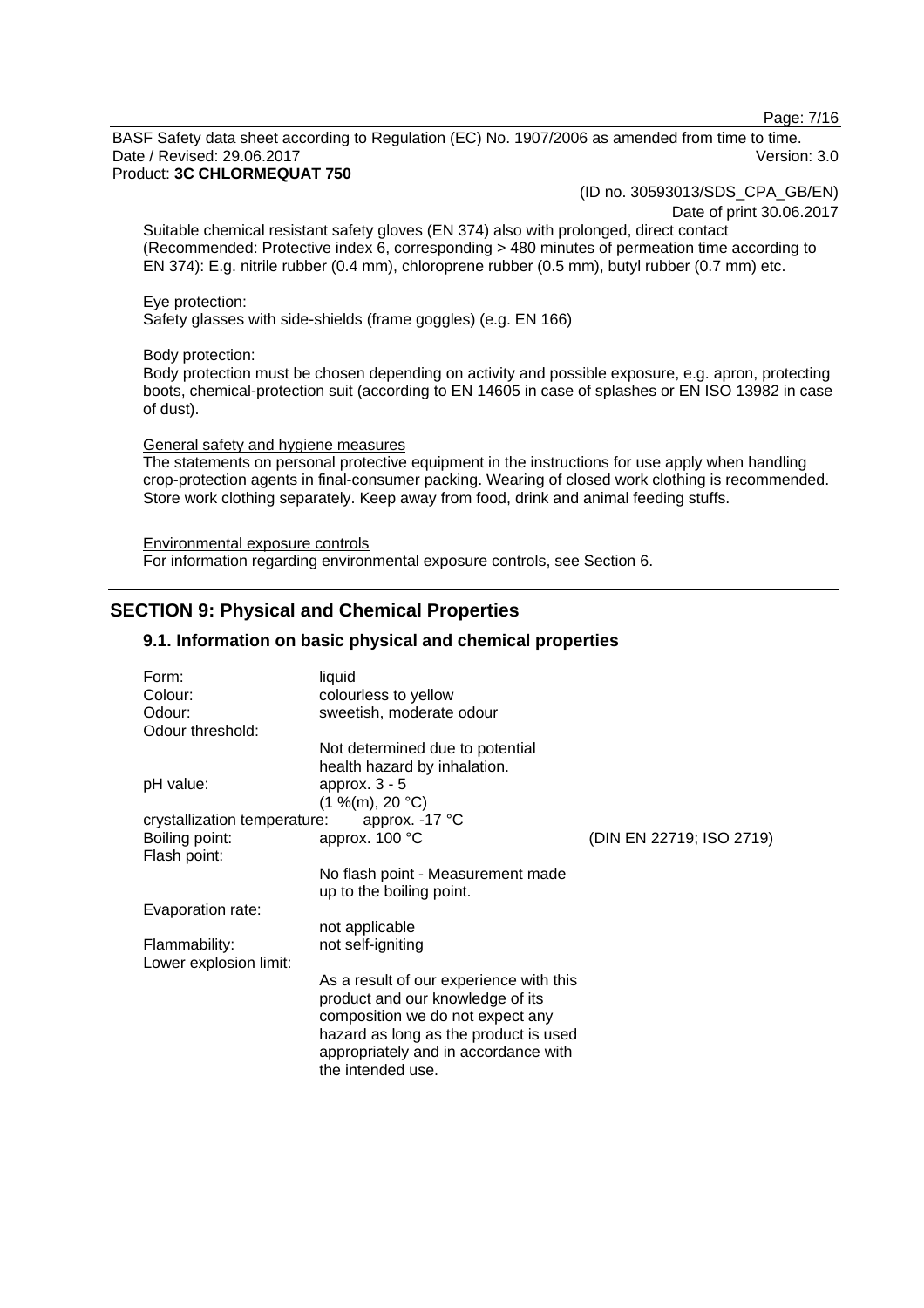Page: 8/16

BASF Safety data sheet according to Regulation (EC) No. 1907/2006 as amended from time to time. Date / Revised: 29.06.2017 Version: 3.0 Product: **3C CHLORMEQUAT 750** 

(ID no. 30593013/SDS\_CPA\_GB/EN)

Date of print 30.06.2017

| Upper explosion limit: |
|------------------------|
|------------------------|

| OPPEL CAPIOSION INTIIL.        |                                                                                        |
|--------------------------------|----------------------------------------------------------------------------------------|
|                                | As a result of our experience with this<br>product and our knowledge of its            |
|                                |                                                                                        |
|                                | composition we do not expect any                                                       |
|                                | hazard as long as the product is used                                                  |
|                                | appropriately and in accordance with                                                   |
|                                | the intended use.                                                                      |
| Ignition temperature:          | approx. 355 °C                                                                         |
| Vapour pressure:               | approx. 23.3 hPa                                                                       |
|                                | (20 °C)                                                                                |
|                                | Information applies to the solvent.                                                    |
| Density:                       | approx. $1.14$ g/cm3                                                                   |
|                                | (20 °C)                                                                                |
|                                | approx. 1.13 g/cm3                                                                     |
|                                | (40 °C)                                                                                |
|                                | approx. 1.12 g/cm3                                                                     |
|                                | (55 °C)                                                                                |
| Relative vapour density (air): |                                                                                        |
|                                | not applicable                                                                         |
| Solubility in water:           | miscible                                                                               |
|                                | Information on: chlormequat chloride (ISO); 2-chloroethyltrimethylammonium chloride    |
|                                | Partitioning coefficient n-octanol/water (log Kow): -3.44<br>(calculated)              |
|                                |                                                                                        |
|                                | Thermal decomposition: No decomposition if stored and handled as prescribed/indicated. |
| Viscosity, dynamic:            | 17.5 mPa.s                                                                             |
|                                | (20 °C, 100 1/s)                                                                       |
|                                |                                                                                        |

Explosion hazard: not explosive<br>Fire promoting properties: not fire-propagating Fire promoting properties:

# **9.2. Other information**

Other Information: If necessary, information on other physical and chemical parameters is indicated in this section.

# **SECTION 10: Stability and Reactivity**

# **10.1. Reactivity**

No hazardous reactions if stored and handled as prescribed/indicated.

| Corrosion to metals: Corrosive effect on: Aluminium mild steel Corrosion rate $> 6.25$ mm/a |
|---------------------------------------------------------------------------------------------|
| using 7075-T6 or AZ5GU-T6                                                                   |

### **10.2. Chemical stability**

The product is stable if stored and handled as prescribed/indicated.

# **10.3. Possibility of hazardous reactions**

No hazardous reactions if stored and handled as prescribed/indicated.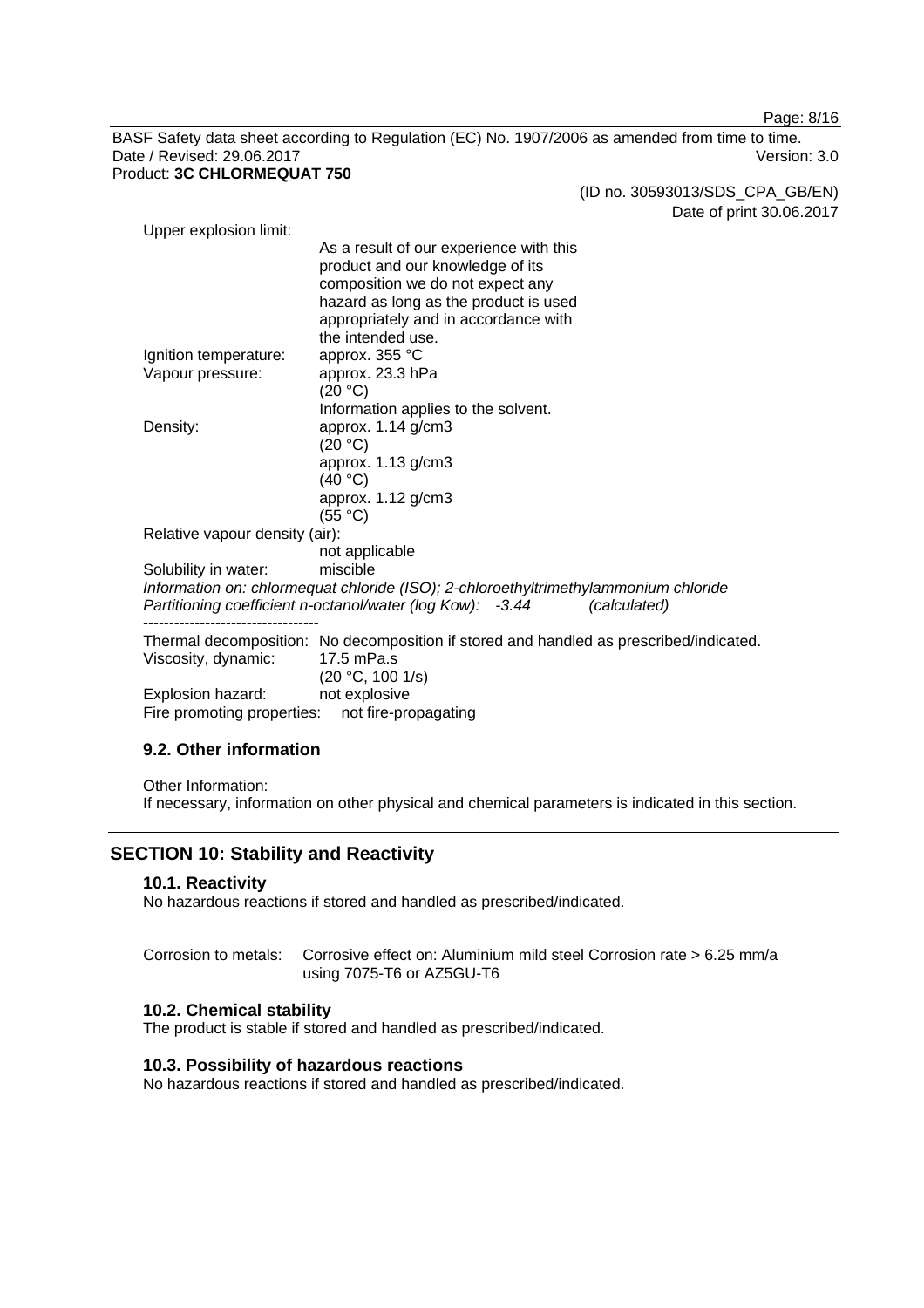Page: 9/16

BASF Safety data sheet according to Regulation (EC) No. 1907/2006 as amended from time to time. Date / Revised: 29.06.2017 Version: 3.0 Product: **3C CHLORMEQUAT 750** 

(ID no. 30593013/SDS\_CPA\_GB/EN)

Date of print 30.06.2017

### **10.4. Conditions to avoid**

See MSDS section 7 - Handling and storage.

### **10.5. Incompatible materials**

Substances to avoid: strong bases, strong acids, strong oxidizing agents

### **10.6. Hazardous decomposition products**

Hazardous decomposition products: No hazardous decomposition products if stored and handled as prescribed/indicated.

# **SECTION 11: Toxicological Information**

### **11.1. Information on toxicological effects**

Acute toxicity

Assessment of acute toxicity: Of high toxicity after single ingestion. Of moderate toxicity after short-term skin contact. Virtually nontoxic by inhalation.

Experimental/calculated data: LD50 human (oral): 50 - 200 mg/kg Literature data. The data on toxicology refer to the active ingredient.

LD50 rat (oral): 520 mg/kg

(by inhalation):  $> 5.2$  mg/l 4 h The value meets the highest applied test concentration.

LD50 rabbit (dermal): 1,250 mg/kg Literature data.

Irritation

Assessment of irritating effects: Not irritating to the skin. Not irritating to the eyes. The product has not been tested. The statement has been derived from the properties of the individual components.

*Information on: chlormequat chloride (ISO); 2-chloroethyltrimethylammonium chloride Experimental/calculated data: Skin corrosion/irritation rabbit: non-irritant Literature data.*  ----------------------------------

*Information on: chlormequat chloride (ISO); 2-chloroethyltrimethylammonium chloride Experimental/calculated data:*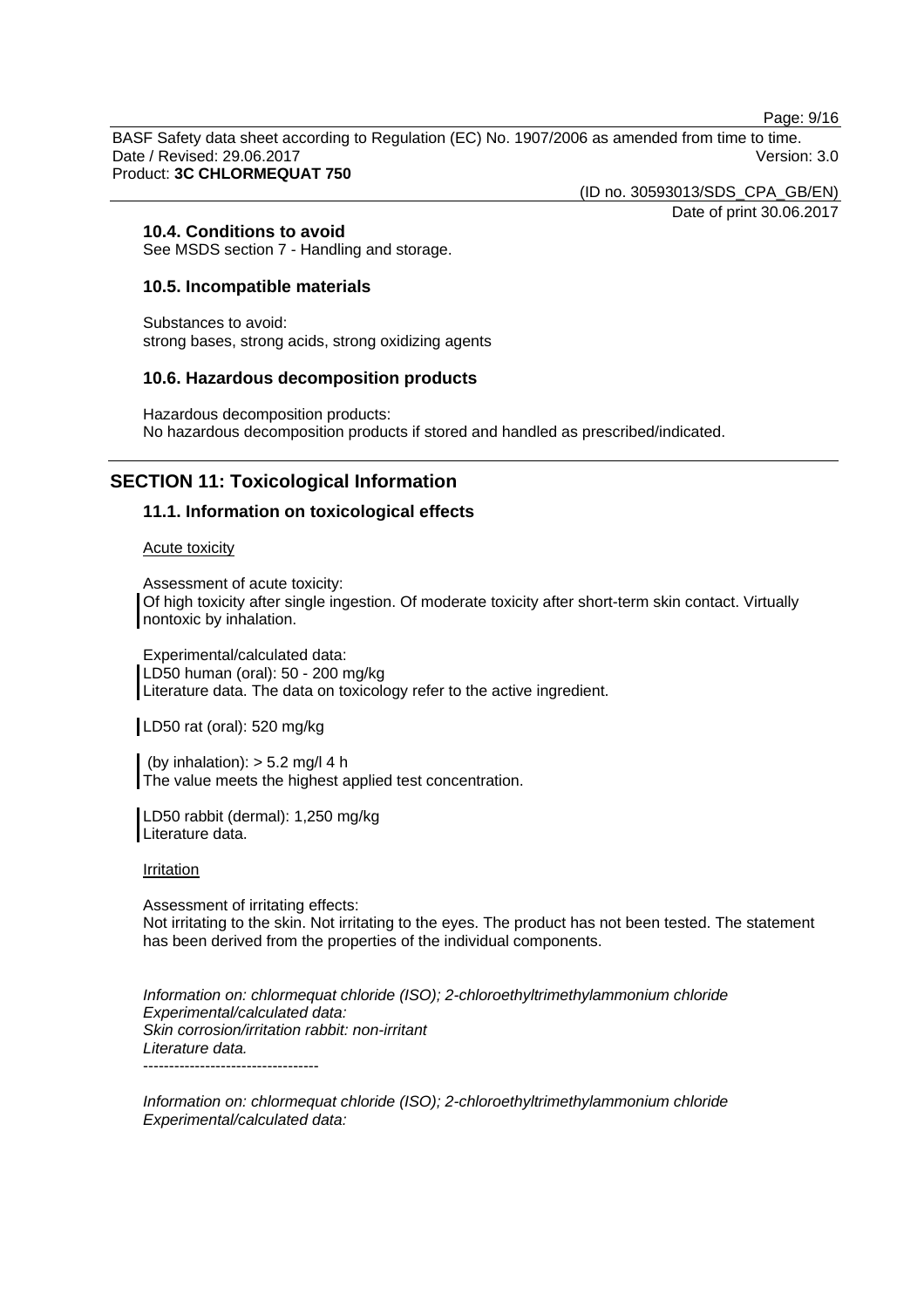Page: 10/16

BASF Safety data sheet according to Regulation (EC) No. 1907/2006 as amended from time to time. Date / Revised: 29.06.2017 Version: 3.0 Product: **3C CHLORMEQUAT 750** 

(ID no. 30593013/SDS\_CPA\_GB/EN)

Date of print 30.06.2017

*Serious eye damage/irritation rabbit: non-irritant Literature data.*  ----------------------------------

#### Respiratory/Skin sensitization

#### Assessment of sensitization:

There is no evidence of a skin-sensitizing potential. The product has not been tested. The statement has been derived from the properties of the individual components.

*Information on: chlormequat chloride (ISO); 2-chloroethyltrimethylammonium chloride Experimental/calculated data: Guinea pig maximization test guinea pig: Non-sensitizing. (OECD Guideline 406)* ----------------------------------

### Germ cell mutagenicity

Assessment of mutagenicity:

The product has not been tested. The statement has been derived from the properties of the individual components. Mutagenicity tests revealed no genotoxic potential.

#### **Carcinogenicity**

Assessment of carcinogenicity:

The product has not been tested. The statement has been derived from the properties of the individual components. The results of various animal studies gave no indication of a carcinogenic effect.

#### Reproductive toxicity

Assessment of reproduction toxicity:

The product has not been tested. The statement has been derived from the properties of the individual components. The results of animal studies gave no indication of a fertility impairing effect.

#### Developmental toxicity

#### Assessment of teratogenicity:

The product has not been tested. The statement has been derived from the properties of the individual components. Animal studies gave no indication of a developmental toxic effect at doses that were not toxic to the parental animals.

### Specific target organ toxicity (single exposure)

#### Assessment of STOT single:

Based on the available information there is no specific target organ toxicity to be expected after a single exposure.

Remarks: The product has not been tested. The statement has been derived from the properties of the individual components.

### Repeated dose toxicity and Specific target organ toxicity (repeated exposure)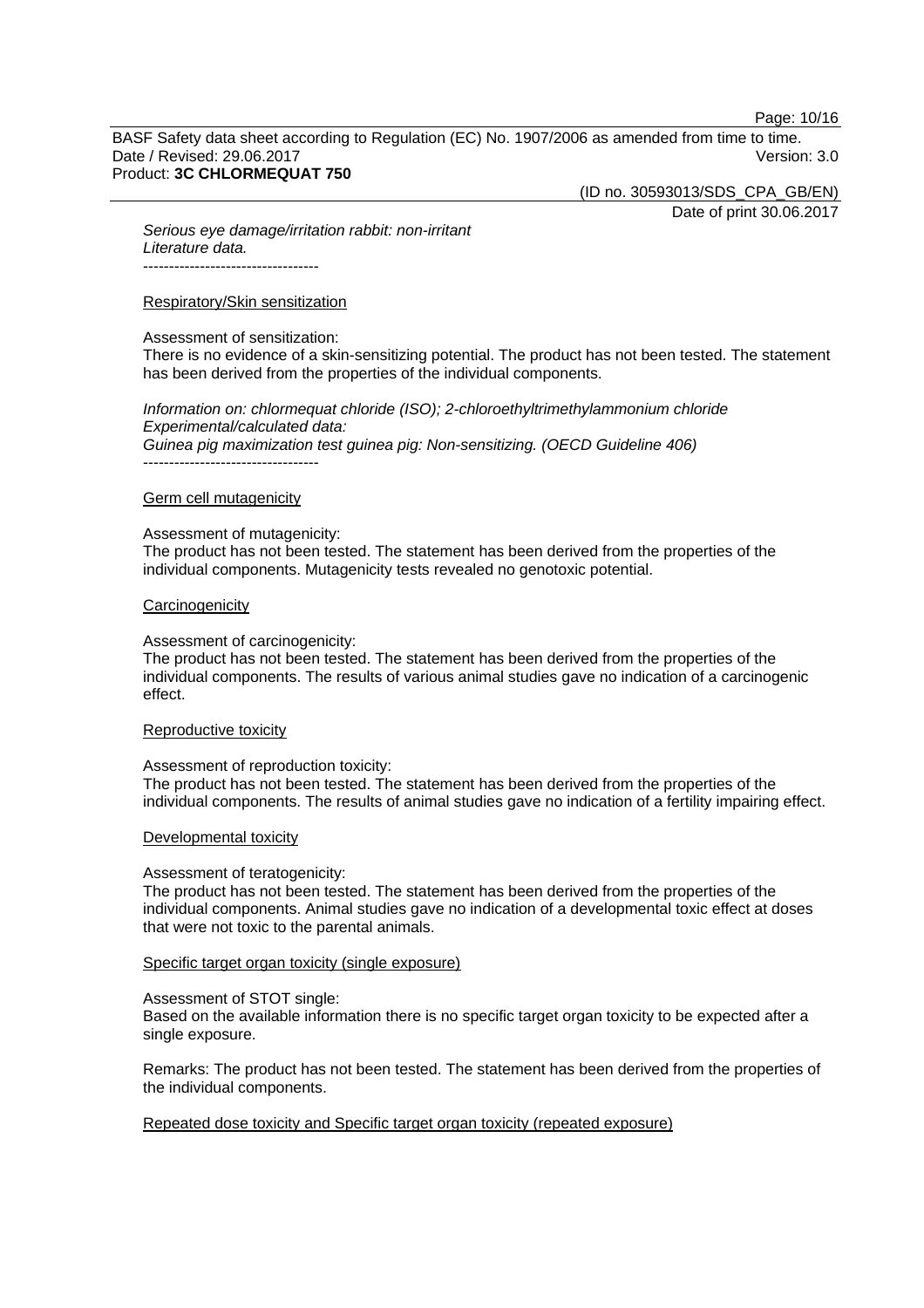Page: 11/16

BASF Safety data sheet according to Regulation (EC) No. 1907/2006 as amended from time to time. Date / Revised: 29.06.2017 **Version: 3.0** Product: **3C CHLORMEQUAT 750** 

(ID no. 30593013/SDS\_CPA\_GB/EN)

Date of print 30.06.2017

Assessment of repeated dose toxicity:

The product has not been tested. The statement has been derived from the properties of the individual components. No substance-specific organtoxicity was observed after repeated administration to animals.

Aspiration hazard

No aspiration hazard expected.

The product has not been tested. The statement has been derived from the properties of the individual components.

Other relevant toxicity information

Misuse can be harmful to health.

# **SECTION 12: Ecological Information**

### **12.1. Toxicity**

----------------------------------

Assessment of aquatic toxicity: Harmful to aquatic life with long lasting effects. The product has not been tested. The statement has been derived from the properties of the individual components.

*Information on: chlormequat chloride (ISO); 2-chloroethyltrimethylammonium chloride Toxicity to fish: LC50 (96 h) > 100 mg/l, Cyprinus carpio (OECD 203; ISO 7346; 84/449/EEC, C.1, static) The details of the toxic effect relate to the nominal concentration.* 

*Information on: chlormequat chloride (ISO); 2-chloroethyltrimethylammonium chloride Aquatic invertebrates: LC50 (96 h) 31.7 mg/l, Daphnia magna*  ----------------------------------

*Information on: chlormequat chloride (ISO); 2-chloroethyltrimethylammonium chloride Aquatic plants: EC50 (7 d) 28.0 mg/l (growth rate), Lemna gibba (static) The product has not been tested. The data have been deduced from values for a preparation or mixture with a lower substance concentration.* 

*EC10 (7 d) 0.6 mg/l, Lemna gibba* 

----------------------------------

*Information on: chlormequat chloride (ISO); 2-chloroethyltrimethylammonium chloride Chronic toxicity to fish: No observed effect concentration (21 d) 43.1 mg/l, Oncorhynchus mykiss*  ----------------------------------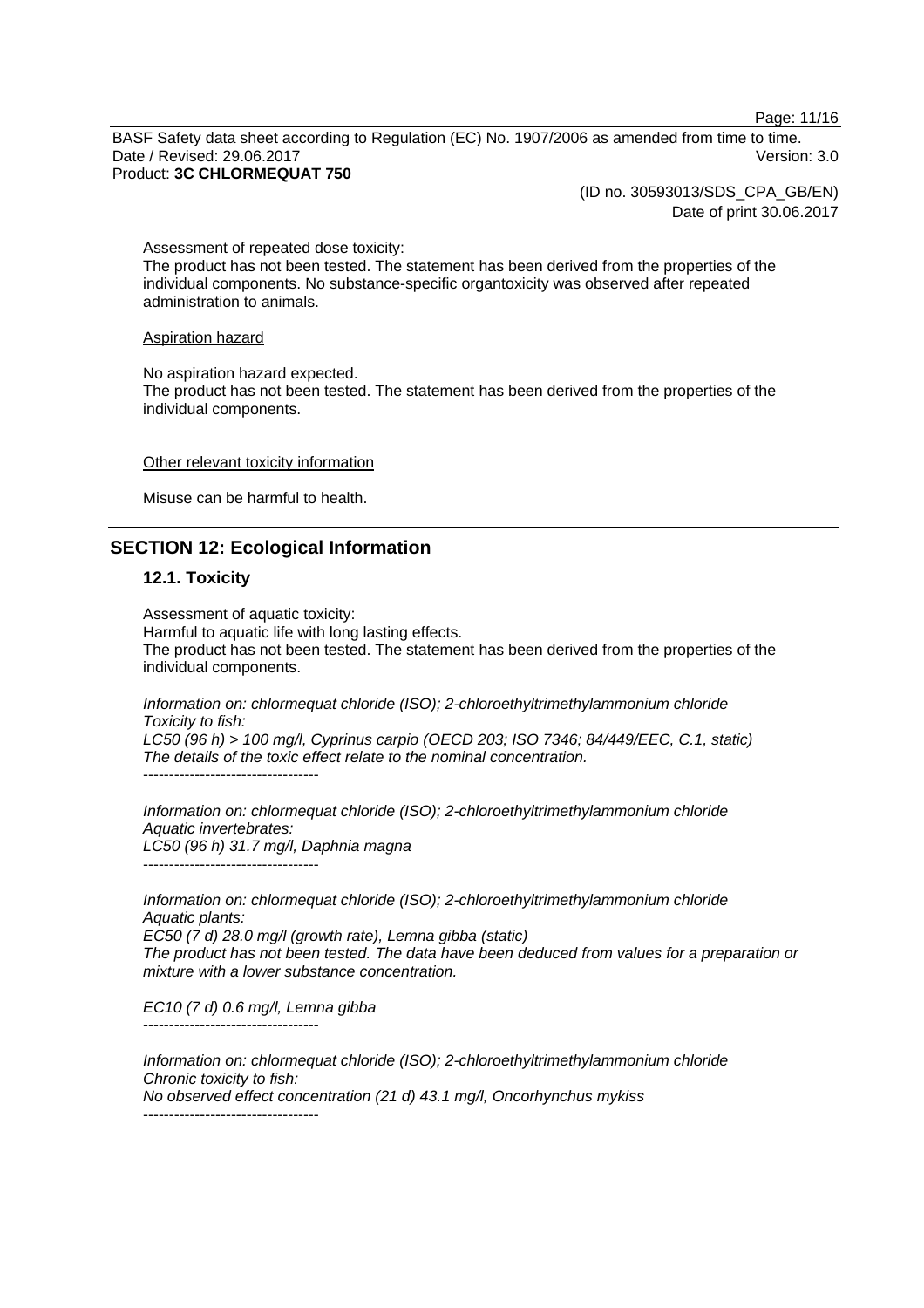Page: 12/16

BASF Safety data sheet according to Regulation (EC) No. 1907/2006 as amended from time to time. Date / Revised: 29.06.2017 **Version: 3.0** Product: **3C CHLORMEQUAT 750** 

(ID no. 30593013/SDS\_CPA\_GB/EN)

Date of print 30.06.2017

*Information on: chlormequat chloride (ISO); 2-chloroethyltrimethylammonium chloride Chronic toxicity to aquatic invertebrates: No observed effect concentration (21 d) 2.44 mg/l, Daphnia magna*  ----------------------------------

# **12.2. Persistence and degradability**

Assessment biodegradation and elimination (H2O): The product has not been tested. The statement has been derived from the properties of the individual components.

*Information on: chlormequat chloride (ISO); 2-chloroethyltrimethylammonium chloride Assessment biodegradation and elimination (H2O): Readily biodegradable (according to OECD criteria).*  ----------------------------------

# **12.3. Bioaccumulative potential**

Assessment bioaccumulation potential: The product has not been tested. The statement has been derived from the properties of the individual components.

*Information on: chlormequat chloride (ISO); 2-chloroethyltrimethylammonium chloride Bioaccumulation potential: Because of the n-octanol/water distribution coefficient (log Pow) accumulation in organisms is not to be expected.*  ----------------------------------

# **12.4. Mobility in soil**

Assessment transport between environmental compartments: Adsorption in soil: The product has not been tested. The statement has been derived from the properties of the individual components.

*Information on: chlormequat chloride (ISO); 2-chloroethyltrimethylammonium chloride Assessment transport between environmental compartments: Adsorption in soil: Following exposure to soil, the product trickles away and can - dependant on degradation - be transported to deeper soil areas with larger water loads.* ----------------------------------

# **12.5. Results of PBT and vPvB assessment**

The product does not contain a substance fulfilling the PBT (persistent/bioaccumulative/toxic) criteria or the vPvB (very persistent/very bioaccumulative) criteria.

### **12.6. Other adverse effects**

The product does not contain substances that are listed in Regulation (EC) 1005/2009 on substances that deplete the ozone layer.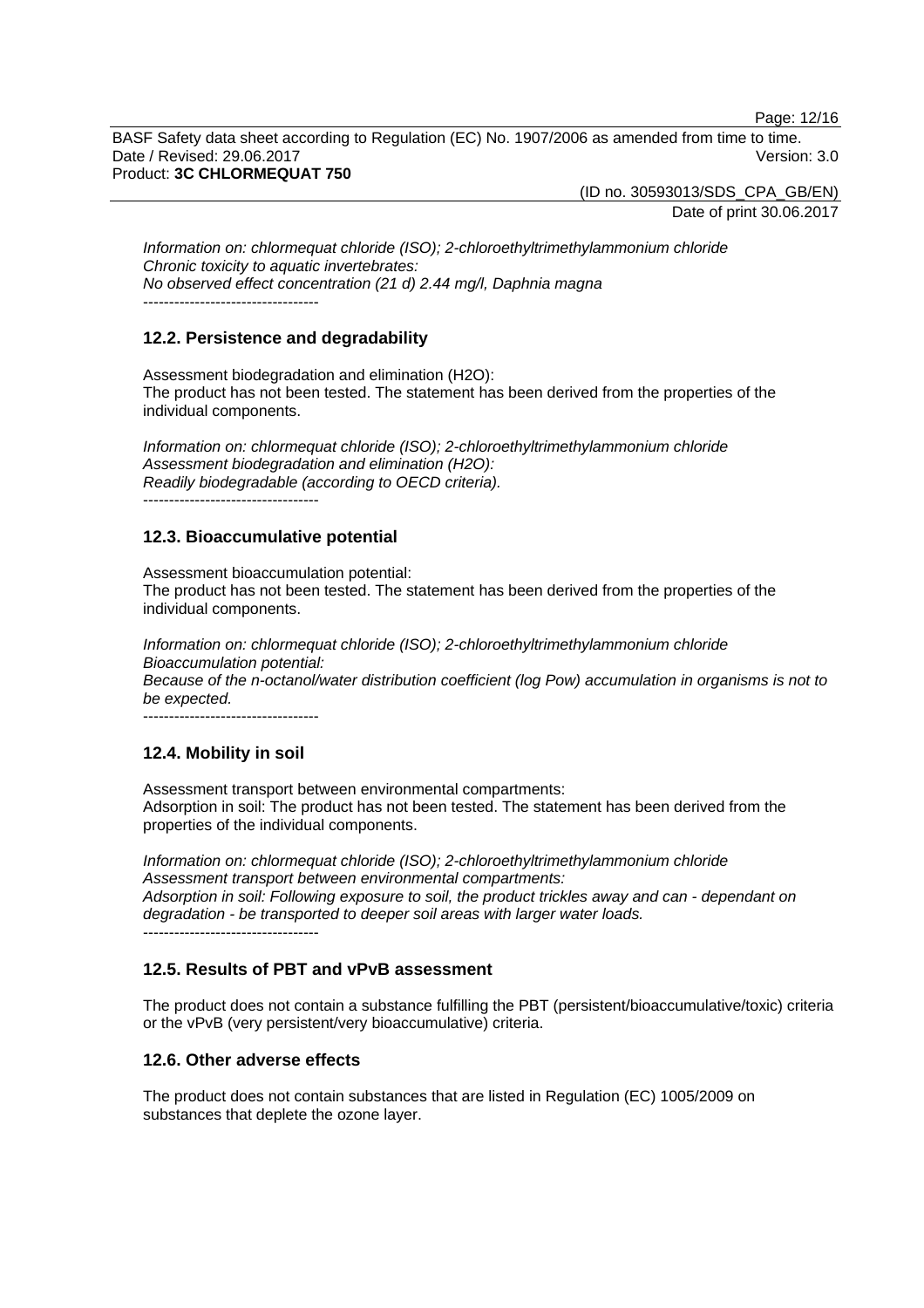Page: 13/16

BASF Safety data sheet according to Regulation (EC) No. 1907/2006 as amended from time to time. Date / Revised: 29.06.2017 Version: 3.0 Product: **3C CHLORMEQUAT 750** 

(ID no. 30593013/SDS\_CPA\_GB/EN)

Date of print 30.06.2017

### **12.7. Additional information**

Other ecotoxicological advice: Do not discharge product into the environment without control.

# **SECTION 13: Disposal Considerations**

### **13.1. Waste treatment methods**

Must be disposed of or incinerated in accordance with local regulations.

The UK Environmental Protection (Duty of Care) Regulations (EP) and amendments should be noted (United Kingdom).

This product and any uncleaned containers must be disposed of as hazardous waste in accordance with the 2005 Hazardous Waste Regulations and amendments (United Kingdom)

Contaminated packaging:

Contaminated packaging should be emptied as far as possible and disposed of in the same manner as the substance/product.

# **SECTION 14: Transport Information**

### **Land transport**

ADR

| UN number<br>UN proper shipping name:    | UN2922<br>CORROSIVE LIQUID, TOXIC, N.O.S. (contains CHLORMEQUAT<br>CHLORIDE) |
|------------------------------------------|------------------------------------------------------------------------------|
| Transport hazard class(es):              | 8, 6.1<br>Ш                                                                  |
| Packing group:<br>Environmental hazards: | no                                                                           |
| Special precautions for<br>user:         | Tunnel code: E                                                               |
| RID                                      |                                                                              |
| UN number<br>UN proper shipping name:    | UN2922<br>CORROSIVE LIQUID, TOXIC, N.O.S. (contains CHLORMEQUAT<br>CHLORIDE) |
| Transport hazard class(es):              | 8, 6.1                                                                       |
| Packing group:                           | Ш                                                                            |
| Environmental hazards:                   | no                                                                           |
| Special precautions for<br>user:         | None known                                                                   |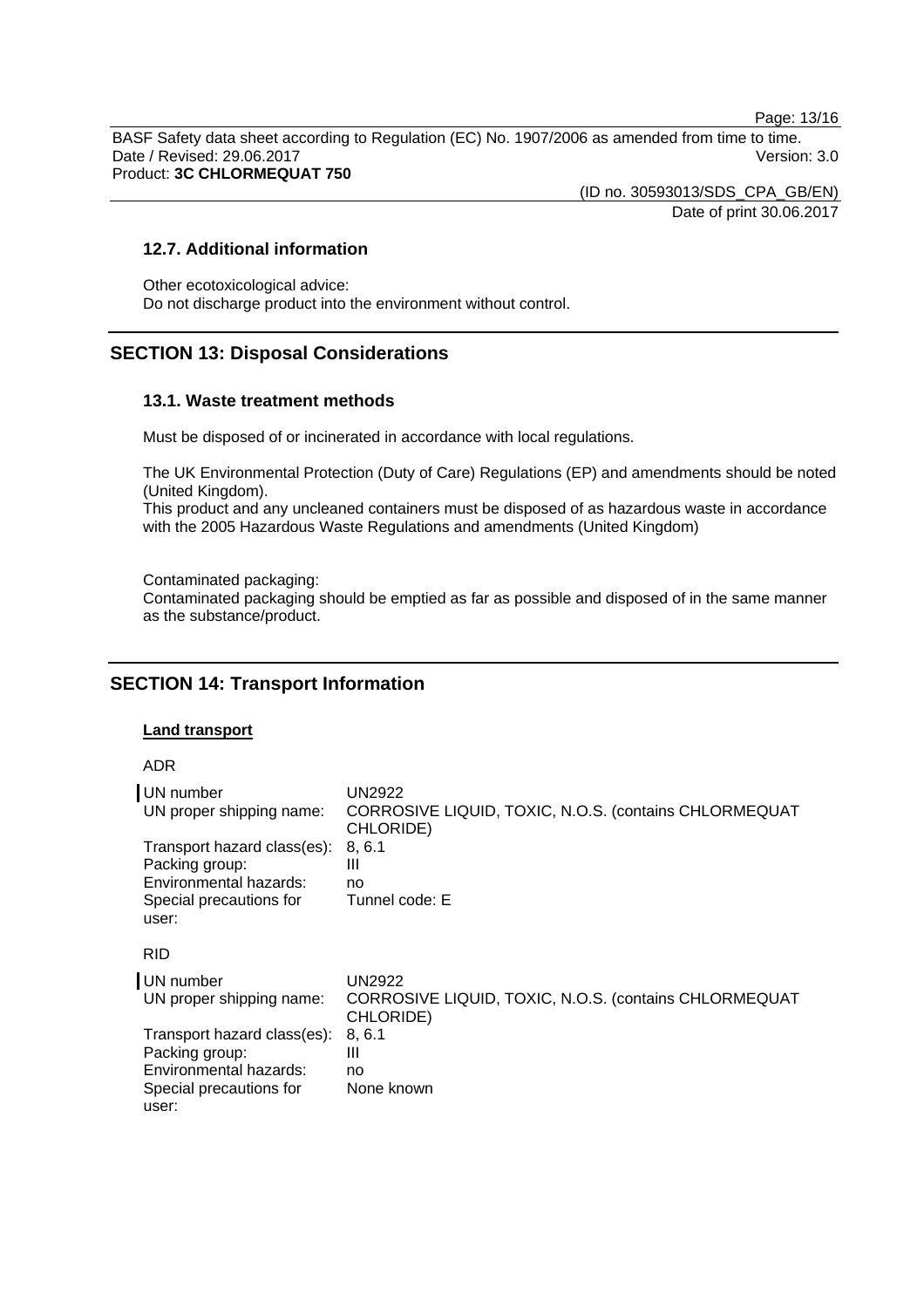Page: 14/16

BASF Safety data sheet according to Regulation (EC) No. 1907/2006 as amended from time to time. Date / Revised: 29.06.2017 Version: 3.0 Product: **3C CHLORMEQUAT 750** 

(ID no. 30593013/SDS\_CPA\_GB/EN)

Date of print 30.06.2017

#### **Inland waterway transport**  ADN

| UN number                          | UN2922                                                |
|------------------------------------|-------------------------------------------------------|
| UN proper shipping name:           | CORROSIVE LIQUID, TOXIC, N.O.S. (contains CHLORMEQUAT |
|                                    | CHLORIDE)                                             |
| Transport hazard class(es): 8, 6.1 |                                                       |
| Packing group:                     | Ш                                                     |
| Environmental hazards:             | no                                                    |
| Special precautions for            | None known                                            |
| user:                              |                                                       |

Transport in inland waterway vessel Not evaluated

### **Sea transport**

### IMDG

| UN number:<br>UN proper shipping name: | UN 2922<br>CORROSIVE LIQUID, TOXIC, N.O.S. (contains CHLORMEQUAT<br>CHLORIDE) |
|----------------------------------------|-------------------------------------------------------------------------------|
| Transport hazard class(es): 8, 6.1     |                                                                               |
| Packing group:                         | Ш                                                                             |
| Environmental hazards:                 | no                                                                            |
|                                        | Marine pollutant: NO                                                          |
| Special precautions for<br>user:       | None known                                                                    |

### **Air transport**

IATA/ICAO

| UN number:<br>UN proper shipping name:                                                                      | UN 2922<br>CORROSIVE LIQUID, TOXIC, N.O.S. (contains CHLORMEQUAT<br>CHLORIDE)  |
|-------------------------------------------------------------------------------------------------------------|--------------------------------------------------------------------------------|
| Transport hazard class(es):<br>Packing group:<br>Environmental hazards:<br>Special precautions for<br>user: | 8.6.1<br>Ш<br>No Mark as dangerous for the environment is needed<br>None known |

### **14.1. UN number**

See corresponding entries for "UN number" for the respective regulations in the tables above.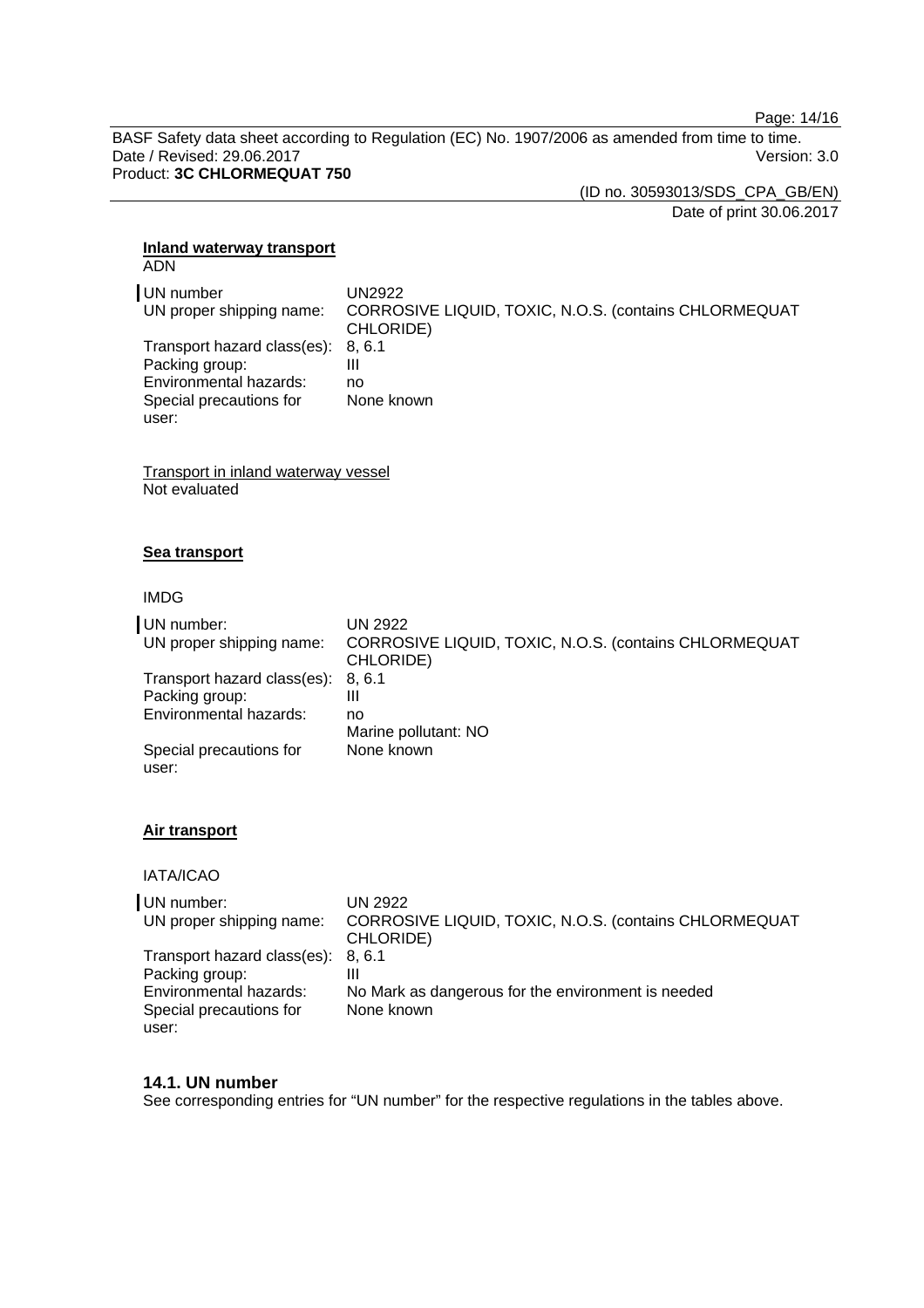Page: 15/16

BASF Safety data sheet according to Regulation (EC) No. 1907/2006 as amended from time to time. Date / Revised: 29.06.2017 Version: 3.0 Product: **3C CHLORMEQUAT 750** 

(ID no. 30593013/SDS\_CPA\_GB/EN)

Date of print 30.06.2017

## **14.2. UN proper shipping name**

See corresponding entries for "UN proper shipping name" for the respective regulations in the tables above.

### **14.3. Transport hazard class(es)**

See corresponding entries for "Transport hazard class(es)" for the respective regulations in the tables above.

### **14.4. Packing group**

See corresponding entries for "Packing group" for the respective regulations in the tables above.

### **14.5. Environmental hazards**

See corresponding entries for "Environmental hazards" for the respective regulations in the tables above.

### **14.6. Special precautions for user**

See corresponding entries for "Special precautions for user" for the respective regulations in the tables above.

### **14.7. Transport in bulk according to Annex II of MARPOL and the IBC Code**

| Regulation:         | Not evaluated |
|---------------------|---------------|
| Shipment approved:  | Not evaluated |
| Pollution name:     | Not evaluated |
| Pollution category: | Not evaluated |
| Ship Type:          | Not evaluated |

### **Further information**

This product is subject to the most recent edition of "The Carriage of Dangerous Goods and Use of Transportable Pressure Equipment Regulations" and their amendments (United Kingdom).

### **SECTION 15: Regulatory Information**

### **15.1. Safety, health and environmental regulations/legislation specific for the substance or mixture**

### Prohibitions, Restrictions and Authorizations

Annex XVII of Regulation (EC) No 1907/2006: Number on List: 3 Restrictions of Regulation (EC) No 1907/2006, Annex XVII, do not apply for the intended use(s) of the product given in this MSDS.

This product is classified under the European CLP Regulation.

The data should be considered when making any assessment under the Control of Substances Hazardous to Health Regulations (COSHH), and related guidance, for example, 'COSHH Essentials' (United Kingdom).

This product may be subject to the Control of Major Accident Hazards Regulations (COMAH), and amendments if specific threshold tonnages are exceeded (United Kingdom).